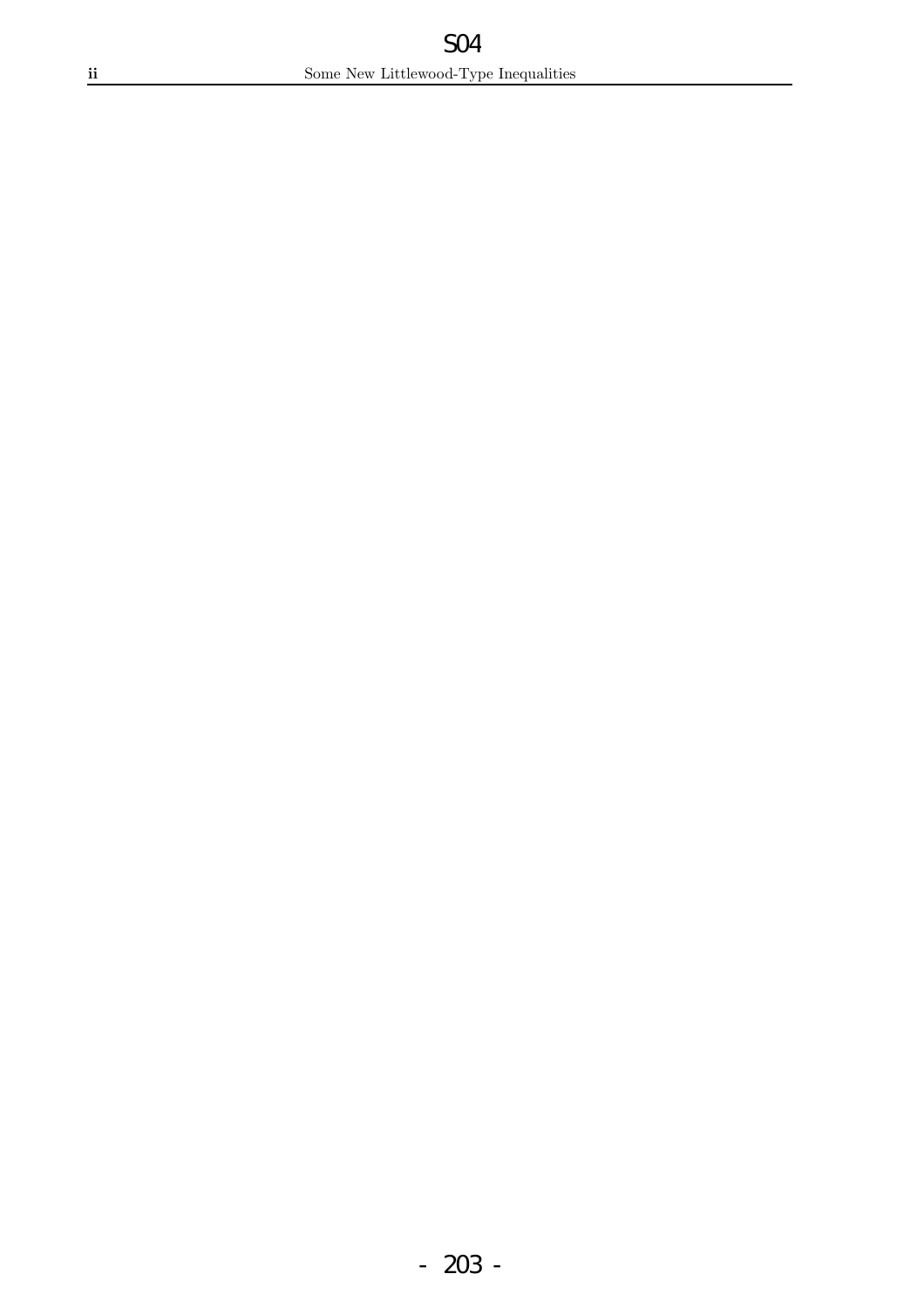## S04

## Some New Littlewood-Type Inequalities

Abstract: In 1998, Cheng et al. [On a problem of Littlewood, Math Practice Theory 28 (1998) 314–319] proved: Let  $p, q \ge 1, r > 0, r(p-1) \le 2(q-1), \alpha =$  $[(p-1)(q+r)+p^2+1]/(p+1), \beta = (2q+2r+p-1)/(p+1), \delta = (q+r-1)/(p+q+r).$ For any nonnegative sequence  $\{a_n\}_{n=1}^N$ , we have for any  $n \geq 1$ ,

$$
\sum_{n=1}^{N} a_n^p \sum_{i=1}^{n} a_i^q A_i^r \le 2^\delta \sum_{n=1}^{N} a_n^\alpha A_n^\beta.
$$
 (\*)

In 2015, Agarwal et al. [Dynamic Littlewood-type inequalities, Proc. Amer. Math. Soc. 143 (2015) 667–677] and Saker et al. [Littlewood and Bennett Inequalities on Time Scales, Mediterr. J. Math. 12 (3) (2015) 605–619] gave Littlewood's inequality and related results on time scales. In particular, they gave integral Littlewood's inequality: Let  $t_0 \in \mathbb{R}$ , p,  $q \ge 1$ . Assume  $a : \mathbb{R} \to [0, \infty)$  is continuous and define  $A(t) := \int_{t_0}^t a(s) \, ds$ ,  $\widetilde{B}(t) :=$  $\int_t^\infty a^{1+p/q}(s)ds$ , then

$$
\int_{t_0}^{\infty} a^p(t) A^q(t) \widetilde{B}^q(t) dt \le \left(\frac{2pq-q}{p+q}\right)^q \int_{t_0}^{\infty} a^{2p}(t) A^{2q}(t) dt. \tag{**}
$$

But they did not prove that the constant  $\left(\frac{2pq-q}{p+q}\right)$  $p+q$  $\int_0^q$  in the above inequality is best possible.

In this paper, firstly, we introduce a new parameter and employ Hölder's inequality and integration by parts to extend (∗∗), and use strong skills to prove the best possible constant. Secondly, by introducing the proper parameters, applying Jensen's inequality and Hölder's inequality, we present an improved inequality of  $(*)$  and a more general one. Also, some new inequalities are obtained under the conditions of monotonically nonincreasing sequence. Thirdly, we give some analogues of Littlewood's inequalities. Finally, further discussions are given for future research.

Keywords: Littlewood's inequality, Jensen's inequality, Hölder's inequality, best possible constant.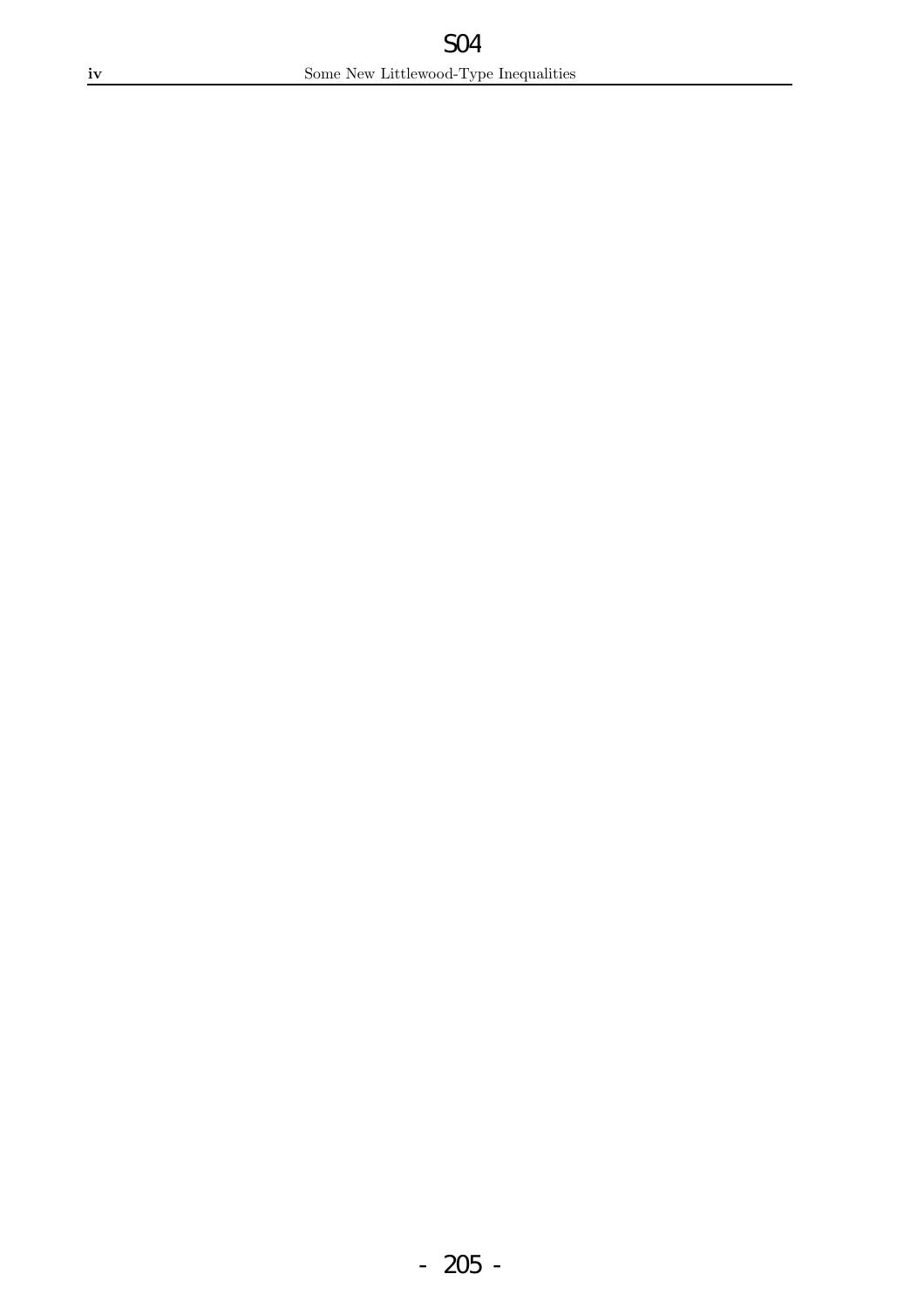## 若干新的 Littlewood 型不等式

**摘要:** 1998 年, 成礼智等在《关于 Littlewood 的一个问题》(《数学的实践与认 识》第28 卷第4 期, 314-319 页) 中证明了: 设 p, q > 1, r > 0, r(p − 1) < 2(q − 1),  $\alpha = \left[ (p-1)(q+r) + p^2 + 1 \right] / (p+1), \, \beta = \frac{(2q+2r+p-1)}{(p+1)}, \, \delta = \frac{(q+r-1)}{(p+q+r)}.$ 对任意非负数列  $\{a_n\}_{n=1}^N, \exists \, n \geq 1$  时有

$$
\sum_{n=1}^{N} a_n^p \sum_{i=1}^{n} a_i^q A_i^r \le 2^\delta \sum_{n=1}^{N} a_n^\alpha A_n^\beta.
$$
 (\*)

2015 年, Agarwal 等在 《动态 Littlewood 型不等式》 (Proc. Amer. Math. Soc. 143 (2015) 667-677) 和 Saker 等在《时标上的 Littlewood 不等式和 Bennett 不等式》 (Mediterr. J. Math. 12 (3) (2015) 605-619) 给出了时标上的 Littlewood 型不等式和相 关不等式. 特别地, 他们给出 Littlewood 积分不等式: 设  $t_0 \in \mathbb{R}$ ,  $p, q \geq 1$ .  $a: \mathbb{R} \to [0, \infty)$ 为连续函数, 定义  $A(t) := \int_{t_0}^t a(s)ds$ ,  $\widetilde{B}(t) := \int_t^{\infty} a^{1+p/q}(s)ds$ , 则

$$
\int_{t_0}^{\infty} a^p(t) A^q(t) \widetilde{B}^q(t) dt \le \left(\frac{2pq-q}{p+q}\right)^q \int_{t_0}^{\infty} a^{2p}(t) A^{2q}(t) dt. \tag{**}
$$

但他们并没有证明不等式的常数因子 (<del>2pq−q</del>  $p+q$  $\big)^{q}$ 是最佳的.

本论文中, 首先, 我们引入一个新的参数、运用 Hölder 不等式和分部积分法推广不 等式 (\*\*), 并利用很强的技巧证明常数因子是最佳的. 其次, 通过引进适当的参数, 运用 Jensen 不等式和 Hölder 不等式, 得出不等式 (\*) 的改进和一个更一般的不等式. 同时, 在 数列单调非增条件下还可以得到一些新的不等式. 再次, 我们还给出 Littlewood 不等式 的类似形式. 最后, 为进一步研究做更深入的讨论.

Keywords: Littlewood 不等式, Jensen 不等式, Hölder 不等式, 最佳常数因子.

S04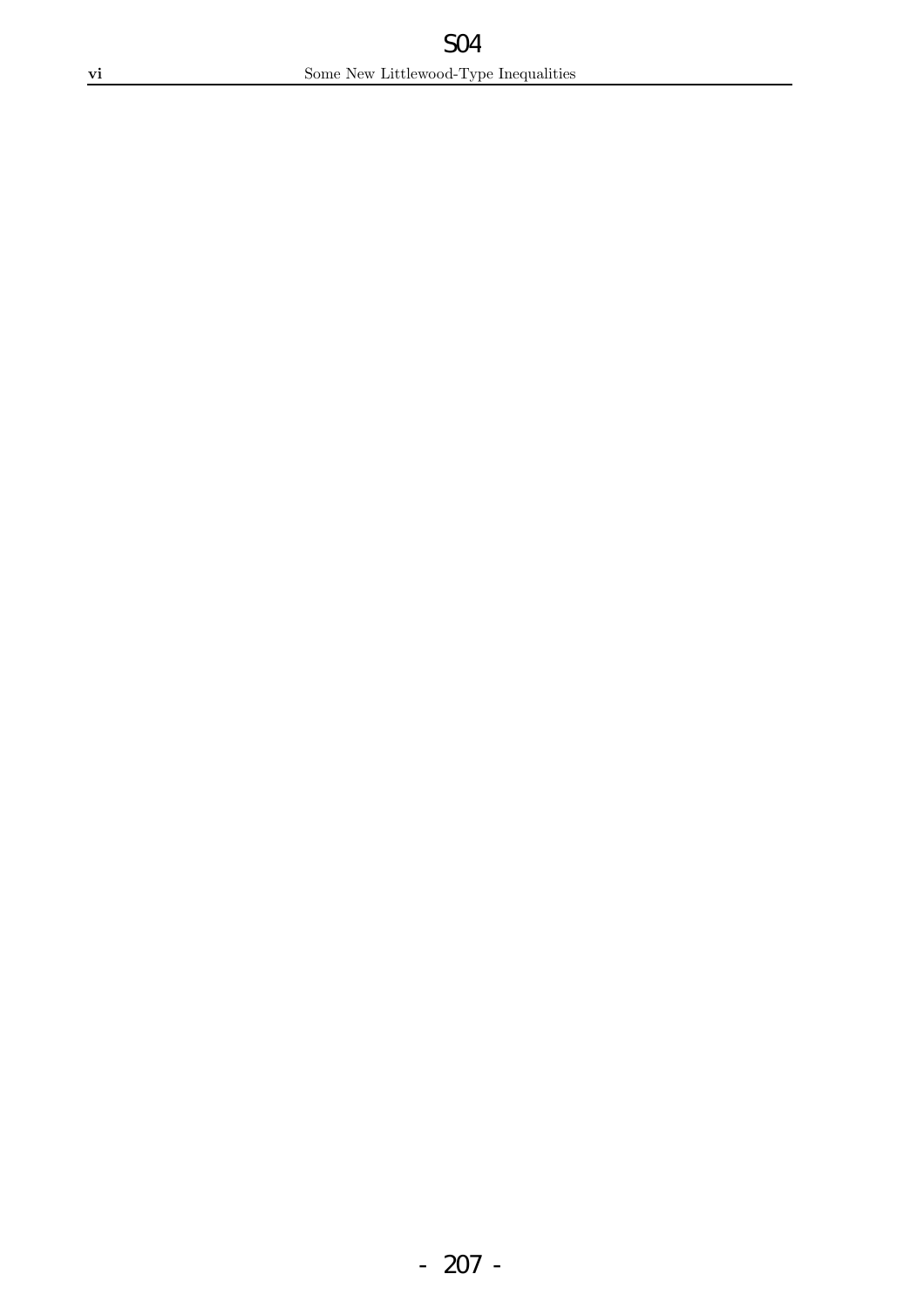## S04

### §1. Introduction

In 1967, Littlewood [1] presented several remarkable open problems concerning inequalities for infinite series which seem to be "very far from simple". One of his problems asks whether an absolute constant K exists such that the following inequalities hold for any non-negative sequence  $\{a_n\}$  with  $A_n = \sum_{k=1}^n a_k$ :

$$
\sum_{n=1}^{\infty} a_n A_n^2 \left( \sum_{k=n}^{\infty} a_k^{3/2} \right)^2 \le K \sum_{n=1}^{\infty} a_n^2 A_n^4,
$$
\n(1)

$$
\sum_{n=1}^{\infty} a_n^3 \sum_{k=1}^n a_k^2 A_k \le K \sum_{n=1}^N a_n^4 A_n^2.
$$
 (2)

As it was pointed out by Littlewood, (1), (2) and related inequalities, have a close connection to the theory of orthogonal series. The importance of (1) and (2) comes from the fact that they appear to be new "elementary inequalities", and also that they may be applied to obtain a result on orthogonal functions which is proved in [1]. The theory of general orthogonal series originated at the turn of the century as a natural generalization, based on Lebesgue integration, of the theory of trigonometric series.

An answer to Littlewood's above question was published in 1987 by Bennett [2, 3] who showed that (1) holds when  $K = 4$  and (2) holds when  $K = 3/2$ . Actually, Bennett proved the following much more general result:

$$
\sum_{n=1}^{\infty} a_n^p A_n^q \left( \sum_{m=n}^{\infty} a_m^{1+\frac{p}{q}} \right)^r \le \left( \frac{p(q+r) - q}{p} \right)^r \sum_{n=1}^{\infty} \left( a_n^p A_n^q \right)^{1+\frac{r}{q}},\tag{3}
$$

where  $p, q, r \ge 1$  and  $\{a_n\}$  are non-negative sequence. The special case  $p = 1, q = r = 2$ leads to  $K = 4$  of (1),  $p = 2, q = r = 1$  leads to  $K = 3/2$  of (2) by interchanging the order of summation.

It remains an open problem to determine the best possible constants in (1) and (2). In 1996, Alzer [4] improved (3) for a special case: Let  $a_1, a_2 \cdots, a_N$  be nonnegative real numbers such that  $a_1 \le a_2 \le \cdots \le a_N$ . If  $p \ge 1, q, r > 0$  are real numbers such that  $d = [p(q+r) - q]/p \ge k$ , where  $k \ge 1$  is an integer, then

$$
\sum_{n=1}^{N} a_n^p A_n^q \left( \sum_{m=n}^{N} a_m^{1+\frac{p}{q}} \right)^r \le \prod_{i=0}^{k-1} (d-i)^{r/k} \sum_{n=1}^{N} \left( a_n^p A_n^q \right)^{1+\frac{r}{q}}.
$$
 (4)

In 1998, under additional conditions, Cheng et al. [5] discussed (3) with a best constant: If  $\{a_n\}_{n=1}^N$  is a nondecresing sequence,  $p, q > 0, 0 \le r \le 1$  and  $p(q+r) \ge p+q$ , then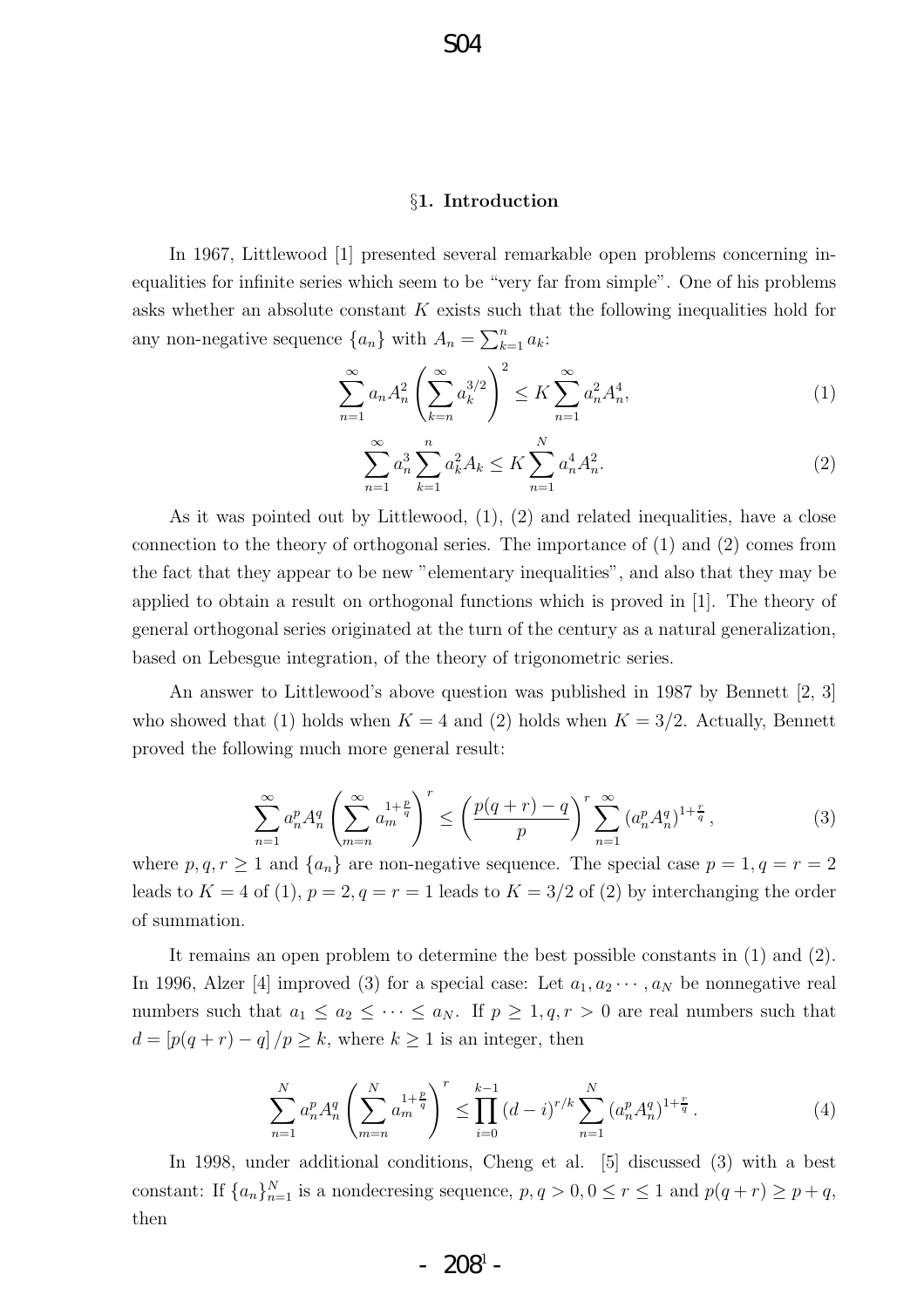$$
\sum_{n=1}^{N} a_n^p A_n^q \left( \sum_{m=n}^{N} a_m^{1+\frac{p}{q}} \right)^r \le 1 \cdot \sum_{n=1}^{N} \left( a_n^p A_n^q \right)^{1+\frac{r}{q}},\tag{5}
$$

where the constant 1 is best possible. At the same time, (3) was partially improved by them: Let  $p, q \ge 1, r > 0, r(p-1) \le 2(q-1), \alpha = [(p-1)(q+r)+p^2+1]/(p+1), \beta =$  $(2q+2r+p-1)/(p+1), \delta = (q+r-1)/(p+q+r)$ . For any nonnegative sequence  $\{a_n\}_{n=1}^N$ , we have for any  $n \geq 1$ ,

$$
\sum_{n=1}^{N} a_n^p \sum_{i=1}^{n} a_i^q A_i^r \le 2^\delta \sum_{n=1}^{N} a_n^\alpha A_n^\beta.
$$
 (6)

A special case  $p = 3, q = 2, r = 1$  of the above inequality reduces to

$$
\sum_{n=1}^{N} a_n^3 \sum_{i=1}^{n} a_i^2 A_i \le \sqrt[3]{2} \sum_{n=1}^{N} a_n^4 A_n^2,\tag{7}
$$

where  $\sqrt[3]{2} = 1.2599... < 3/2$ .

In 2015, Agarwal et al. [6] and Saker et al. [7] gave Littlewood's inequality and related results on time scales. In particular, they gave integral Littlewood's inequality: Let  $t_0 \in \mathbb{R}$ ,  $p, q \ge 1$ . Assume  $a : \mathbb{R} \to [0, \infty)$  is continuous and define  $A(t) :=$  $\int_{t_0}^t a(s)ds, \widetilde{B}(t) := \int_t^{\infty} a^{1+p/q}(s)ds$ , then

$$
\int_{t_0}^{\infty} a^p(t) A^q(t) \widetilde{B}^q(t) dt \le \left(\frac{2pq-q}{p+q}\right)^q \int_{t_0}^{\infty} a^{2p}(t) A^{2q}(t) dt.
$$
 (8)

But they did not prove that the constant  $\left(\frac{2pq-q}{p+q}\right)$  $p+q$  $\int_0^q$  in the above inequality is best possible. For more information about related inequalities of Littlewood, we refer the reader to [8]– [11].

In this paper, firstly, we introduce a new parameter and employ Hölder's inequality and integration by parts to extend (8), and use strong skills to prove the best possible constant. Secondly, by introducing the proper parameters, applying Jensen's inequality and Hölder's inequality, we present an improved inequality of  $(6)$  and a more general one. Also, some new inequalities are obtained under the conditions of monotonically nonincreasing sequence. Thirdly, we give some analogues of Littlewood's inequalities. Finally, further discussions are given for future research.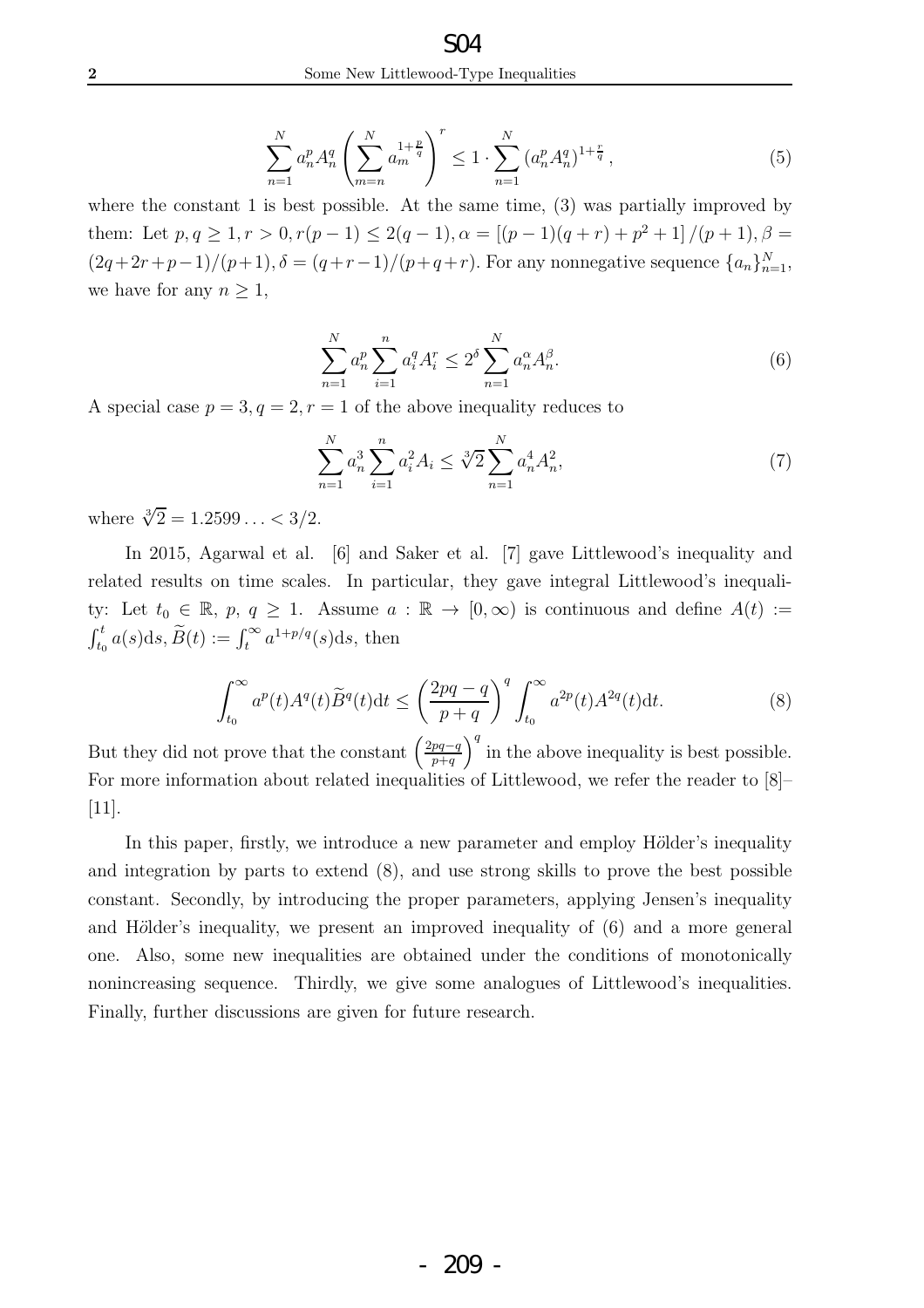### S04

#### §2. Basic Lemmas

Definition 1 (See [12]) *A function* f *is convex on an interval* [a, b] *if for any two points*  $x_1$  *and*  $x_2$  *in* [a, b] *and any*  $\lambda$  where  $0 < \lambda < 1$ ,

$$
f[\lambda x_1 + (1 - \lambda)x_2] \leq \lambda f(x_1) + (1 - \lambda)f(x_2).
$$

*A function* f *is said to be concave on an interval* [a, b] *if the function* −f *is convex on that interval.*

**Lemma 1** (Jensen's inequality, see [12]) *If*  $\lambda_1, \dots, \lambda_n$  *are nonnegative real numbers* such that  $\sum_{i=1}^{n} \lambda_i = 1$ , and f is convex, then Jensen's inequality can be stated as

$$
f\left(\sum_{i=1}^n \lambda_i x_i\right) \le \sum_{i=1}^n \lambda_i f(x_i)
$$

*for any*  $x_1, \dots, x_n$  *in the domain of f. If f is concave, then the inequality reverses, giving*

$$
f\left(\sum_{i=1}^{n} \lambda_i x_i\right) \ge \sum_{i=1}^{n} \lambda_i f(x_i). \tag{9}
$$

.

**Lemma 2** (Hölder's inequality, see [12, 13]) Let  $\frac{1}{p} + \frac{1}{q}$  $\frac{1}{q} = 1$  with  $p > 1$ . *Then Hölder's inequality for integrals states that*

$$
\int_a^b |f(x)g(x)| dx \le \left(\int_a^b |f(x)|^p dx\right)^{1/p} \left(\int_a^b |g(x)|^q dx\right)^{1/q}
$$

*with equality when*  $|g(x)| = c|f(x)|^{p-1}$ . *Similarly, Hölder's inequality for sums states that* 

$$
\sum_{k=1}^{n} |a_k b_k| \le \left(\sum_{k=1}^{n} |a_k|^p\right)^{1/p} \left(\sum_{k=1}^{n} |b_k|^q\right)^{1/q}.
$$

with equality when  $|b_k| = c|a_k|^{p-1}$ . If  $0 < p < 1$ , then the inequality reverses.

In what follows, for convenience, we set  $A_n = \sum_{k=1}^n a_k$ .

**Lemma 3.** (See [14]) Let  $p < 0$ . For any non-negative sequence  $\{a_n\}$  with  $a_1 > 0$ , *we have for any*  $n \geq 1$ ,

$$
\sum_{k=n}^{\infty} a_k A_k^{p-1} \le \left(1 - \frac{1}{p}\right) A_n^p.
$$

**Lemma 4.** Let  $p < 0$ . For any non-negative sequence  $\{a_n\}$  with  $a_n \geq a_{n+1}$ , we *have for any*  $n \geq 1$ *,* 

$$
\sum_{k=n}^{\infty} a_k A_k^{p-1} \le \left(\frac{1}{n} - \frac{1}{p}\right) A_n^p. \tag{10}
$$

**Proof.** We start with the inequality  $x^p - px + p - 1 \ge 0$ . By setting  $x = A_{k-1}/A_k$ for  $k \geq 2$ , we obtain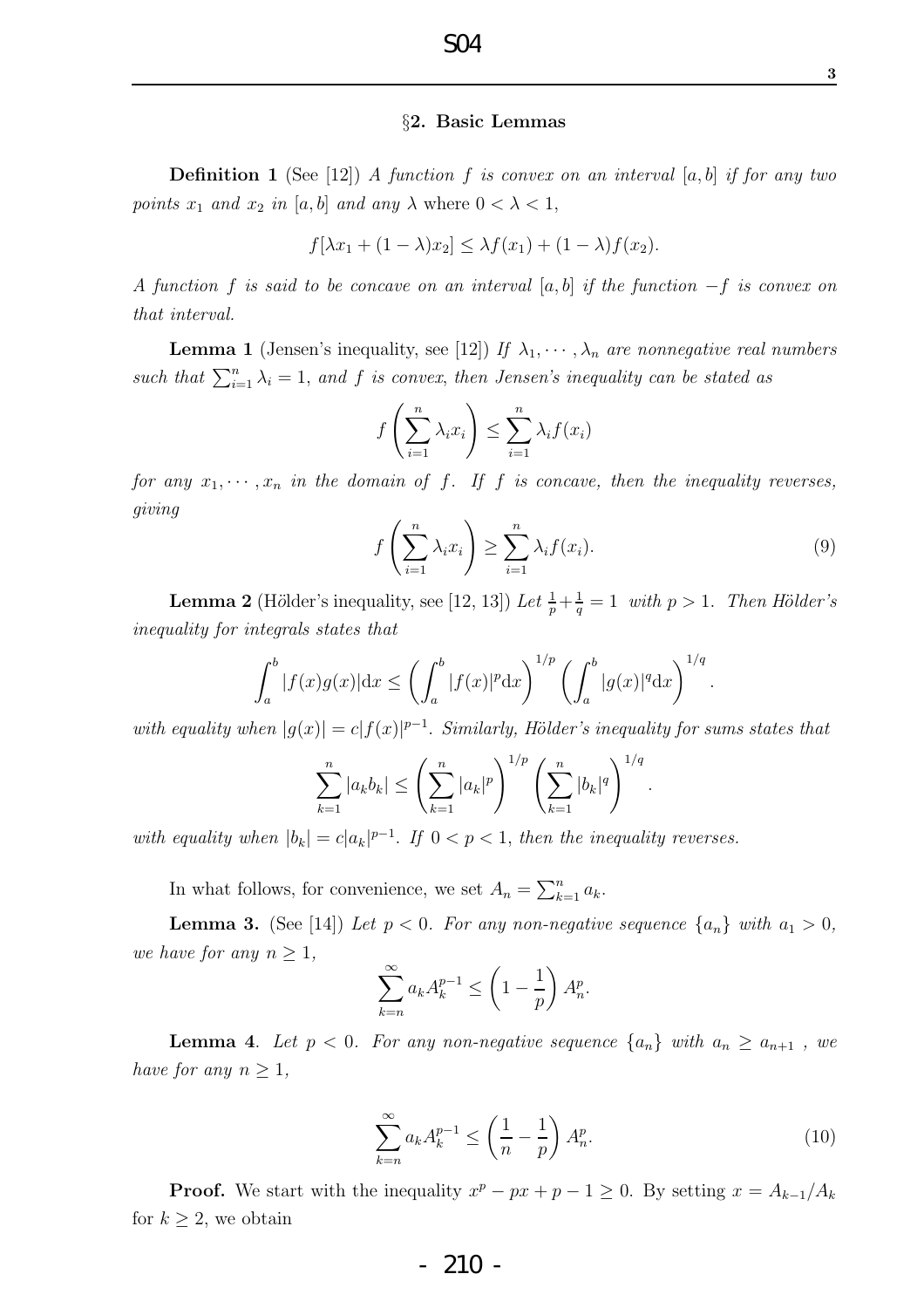$$
A_{k-1}^p - pA_{k-1}A_k^{p-1} + (p-1)A_k^p \ge 0.
$$

Replacing  $A_{k-1}$  in the middle term of the left-hand side expression above by  $A_k - a_k$ and simplifying, we obtain

$$
A_{k-1}^p - A_k^p \ge -pa_k A_k^{p-1}.
$$

Upon summing, we obtain

$$
\sum_{k=n+1}^{\infty} a_k A_k^{p-1} \le -\frac{1}{p} A_n^p.
$$

In view of  $a_k \ge a_{k+1}$ , we have  $a_k \le \frac{A_k}{k}$  $\frac{A_k}{k}$ . Hence

$$
\sum_{k=n}^{\infty} a_k A_k^{p-1} = a_n A_n^{p-1} + \sum_{k=n+1}^{\infty} a_k A_k^{p-1} \le \left(\frac{1}{n} - \frac{1}{p}\right) A_n^p.
$$

The proof is complete.  $\square$ 

**Remark 1.** Since  $\frac{1}{n} \leq 1$ , we get Lemma 3 from Lemma 4 without the monotonicity of  $\{a_n\}$ .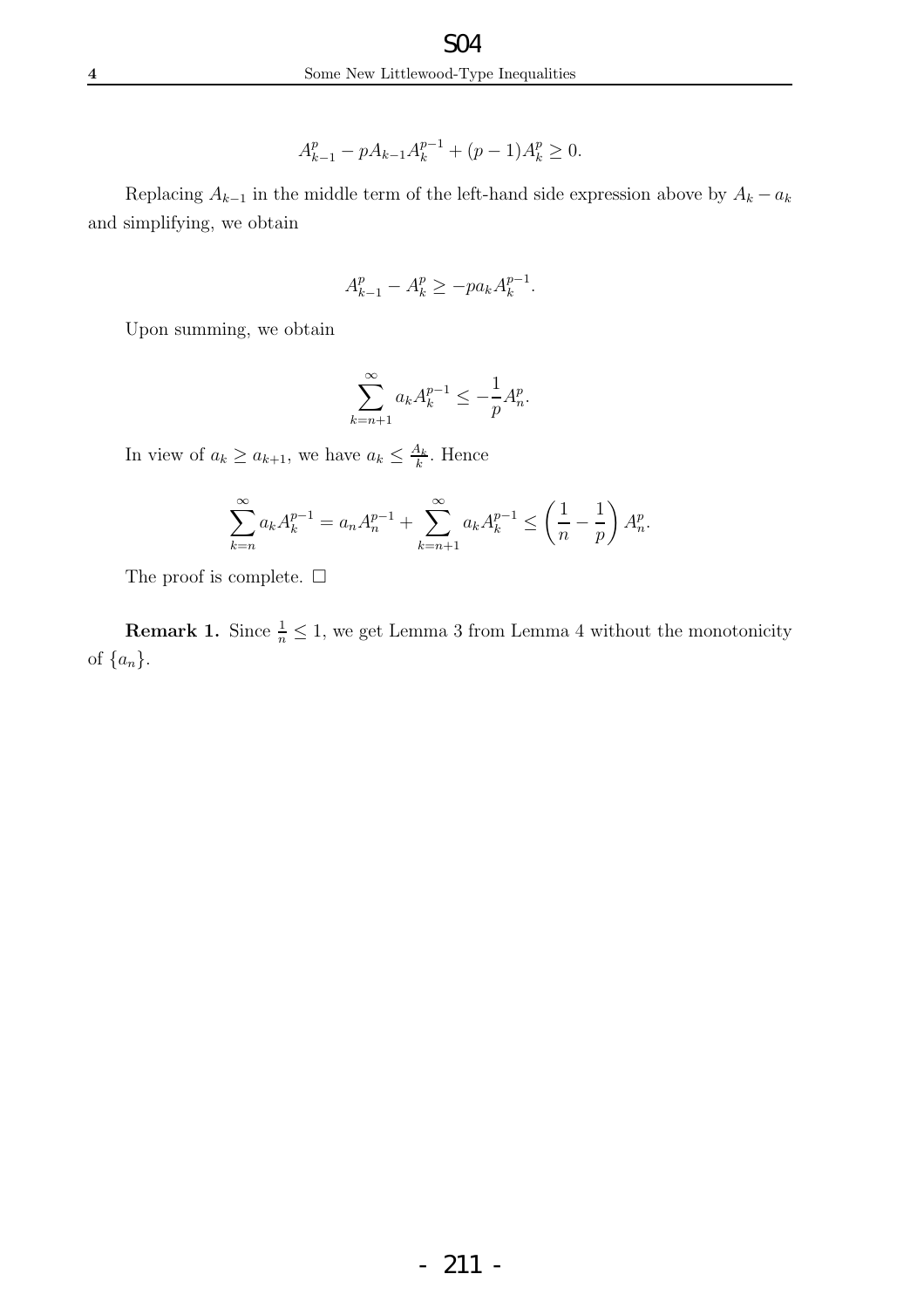#### §3. Integral Case

In this section, we extend (8) and get the best possible constant.

**Theorem 1.** If  $a(t) \ge 0, p \ge 1, q, r > 0, (pq+pr-q)/p > 1, A(t) := \int_{t_0}^{t} a(s) \, ds, \Lambda(t) :=$  $\int_t^{\infty} a^{1+p/q}(s)ds$ , then the following inequality holds:

$$
\int_{t_0}^{\infty} a^p(t)A^q(t)\Lambda^r(t)dt \le \left(\frac{pq+pr-q}{p+q}\right)^r \int_{t_0}^{\infty} \left(a^p(t)A^q(t)\right)^{1+\frac{r}{q}}dt,\tag{11}
$$

*where the constant*  $\left(\frac{pq+pr-q}{p+q}\right)$  $p+q$  $\int r^r$  *in the above inequality is best possible.* **Proof.** (i) The case  $p > 1$ .

The left-hand side of (11) may be rewritten as

$$
L := \int_{t_0}^{\infty} b^p(t) \Lambda^r(t) dt,
$$

where  $b(t) := a(t)A^{q/p}(t)$ . Let  $x = p(p-1)(q+r)/(pq+pr-q)$ ,  $u = (pq+pr-q)$  $q)/[q(p-1)]$ ,  $w = (pq + pr - q)/(pr)$ ,  $(1/u) + (1/w) = 1$ . Noting  $u > 1$ ,  $(p-x)w =$  $1, xu = p\left(1+\frac{r}{q}\right)$ ), applying Hölder's inequality with indices  $u$  and  $w$ , we have

$$
L = \int_{t_0}^{\infty} b^x(t) \left( b^{p-x}(t) \Lambda^r(t) \right) dt
$$
  
\n
$$
\leq \left( \int_{t_0}^{\infty} b^{p(1+\frac{r}{q})}(t) dt \right)^{1/u} \left( \int_{t_0}^{\infty} b(t) \Lambda^{rw}(t) dt \right)^{1/w}.
$$
 (12)

Since

$$
\int_{t_0}^t b(s)ds = \int_{t_0}^t a(s)A^{q/p}(s)ds = \int_{t_0}^t A^{q/p}(s)dA(s) = \frac{p}{p+q}A^{1+\frac{q}{p}}(t),
$$
 by parts gives

integrating by parts gives

$$
\int_{t_0}^{\infty} b(t) \Lambda^{rw}(t) dt
$$
\n
$$
= \int_{t_0}^{\infty} \Lambda^{rw}(t) d\left(\int_{t_0}^t b(s) ds\right)
$$
\n
$$
= \frac{p}{p+q} \int_{t_0}^{\infty} \Lambda^{rw}(t) dA^{1+\frac{q}{p}}(t)
$$
\n
$$
= \frac{p}{p+q} \left(A^{1+\frac{q}{p}}(t) \Lambda^{rw}(t)|_{t_0}^{\infty} + rw \int_{t_0}^{\infty} A^{1+\frac{q}{p}}(t) \Lambda^{rw-1}(t) a^{1+\frac{p}{q}}(s) dt\right)
$$
\n
$$
= \frac{prw}{p+q} \int_{t_0}^{\infty} b^{1+\frac{p}{q}}(t) \Lambda^{rw-1}(t) dt.
$$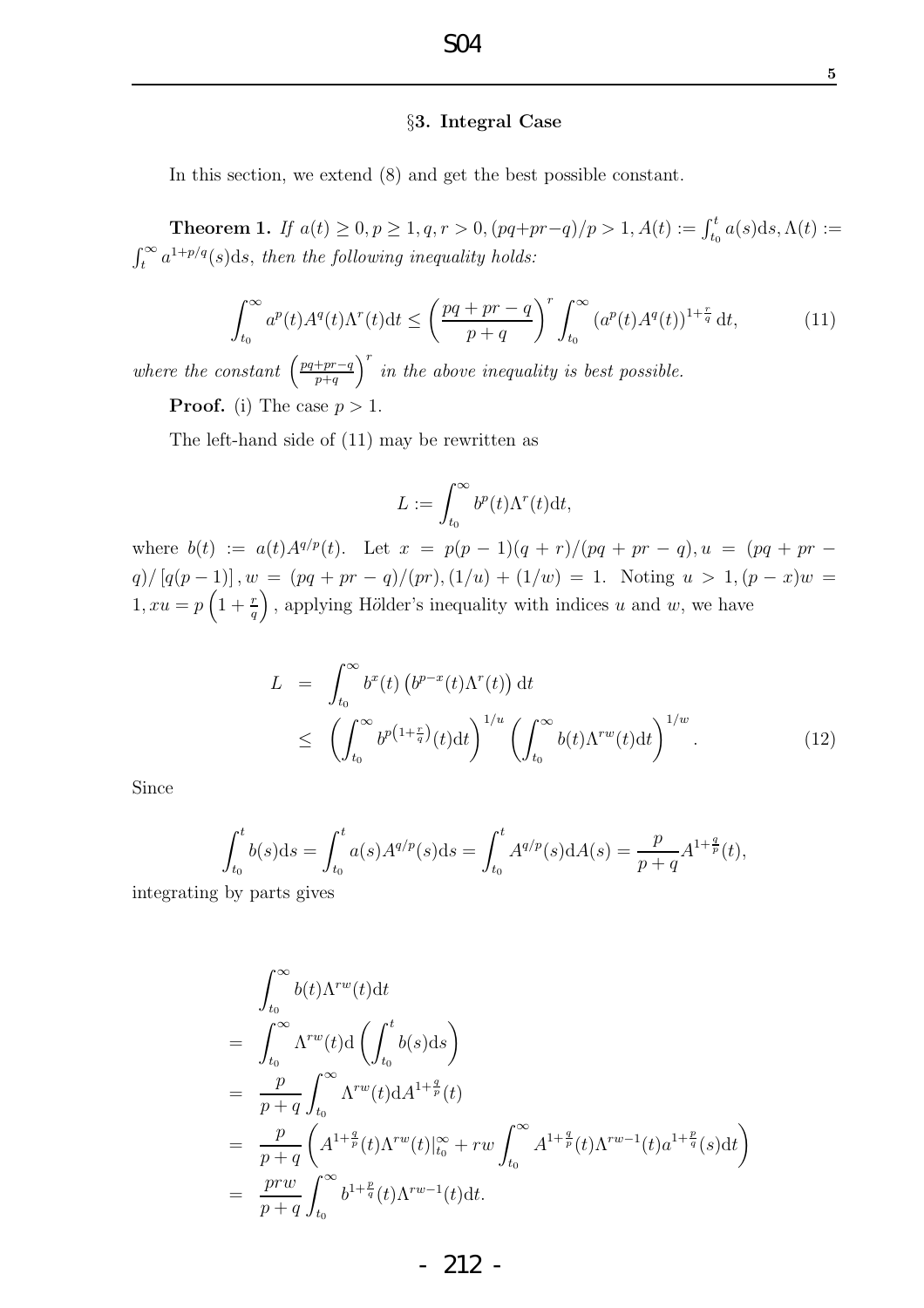Let  $y = p^2(q+r)/[q(pq+pr-q)], \alpha = (pq+pr-q)/p, \beta = (pq+pr-q)/(pq+pr-p$ q),  $(1/\alpha)+(1/\beta) = 1$ . Noting  $\alpha > 1$ ,  $y\alpha = p\left(1 + \frac{r}{q}\right)$  $,(1+\frac{p}{q}-y)\beta = 1, \alpha = rw = (rw-1)\beta,$ applying Hölder's inequality with indices  $\alpha$  and  $\beta$ , we obtain

$$
\int_{t_0}^{\infty} b(t) \Lambda^{rw}(t) dt
$$
\n
$$
= \frac{prw}{p+q} \int_{t_0}^{\infty} b^{1+\frac{p}{q}}(t) \Lambda^{rw-1}(t) dt
$$
\n
$$
= \frac{prw}{p+q} \int_{t_0}^{\infty} b^y(t) \left( b^{1+\frac{p}{q}-y}(t) \Lambda^{rw-1}(t) \right) dt
$$
\n
$$
\leq \frac{prw}{p+q} \left( \int_{t_0}^{\infty} b^{y\alpha}(t) dt \right)^{1/\alpha} \left( \int_{t_0}^{\infty} b^{(1+\frac{p}{q}-y)\beta}(t) \Lambda^{(rw-1)\beta}(t) dt \right)^{1/\beta}
$$
\n
$$
= \frac{pq+pr-q}{p+q} \left( \int_{t_0}^{\infty} b^{p(1+\frac{r}{q})}(t) dt \right)^{1/\alpha} \left( \int_{t_0}^{\infty} b(t) \Lambda^{rw}(t) dt \right)^{1/\beta}.
$$

Hence

$$
\int_{t_0}^{\infty} b(t) \Lambda^{rw}(t) dt \le \left(\frac{pq+pr-q}{p+q}\right)^{\alpha} \int_{t_0}^{\infty} b^{p\left(1+\frac{r}{q}\right)}(t) dt.
$$

Substituting it into (12) yields

$$
L \le \left(\frac{pq+pr-q}{p+q}\right)^r \int_{t_0}^{\infty} b^{p\left(1+\frac{r}{q}\right)}(t) \mathrm{d}t.
$$

Thus (11) holds.

Here we just see that the constant  $\left(\frac{pq+pr-q}{p+q}\right)$  $p+q$  $\int^r$  is best possible in the case of  $p =$  $2, q = r = 1$ . In other words, (11) reduces to

$$
\int_{t_0}^{\infty} a^2(t) \left( \int_{t_0}^t a(s) \, ds \right) \left( \int_t^{\infty} a^3(s) \, ds \right) \, dt
$$
\n
$$
\leq 1 \cdot \int_{t_0}^{\infty} a^4(t) \left( \int_{t_0}^t a(s) \, ds \right)^2 \, dt. \tag{13}
$$

Taking  $a(t) = t^{-\frac{1}{2}-\theta}(\theta > 0)$  and  $t_0 = 1$ , elementary calculating gives

$$
\int_{t_0}^{\infty} a^2(t) \left( \int_{t_0}^t a(s) \, ds \right) \left( \int_t^{\infty} a^3(s) \, ds \right) \, dt
$$
\n
$$
= \int_1^{\infty} t^{2(-\frac{1}{2}-\theta)} \left( \int_1^t s^{-\frac{1}{2}-\theta} \, ds \right) \left( \int_t^{\infty} s^{3(-\frac{1}{2}-\theta)} \, ds \right) \, dt
$$
\n
$$
= \frac{2}{3\theta(1+16\theta+60\theta^2)},
$$

$$
\int_{t_0}^{\infty} a^4(t) \left( \int_{t_0}^t a(s) \, ds \right)^2 \, dt = \int_1^{\infty} t^{4(-\frac{1}{2} - \theta)} \left( \int_1^t s^{-\frac{1}{2} - \theta} \, ds \right)^2 \, dt
$$
  
- 213 -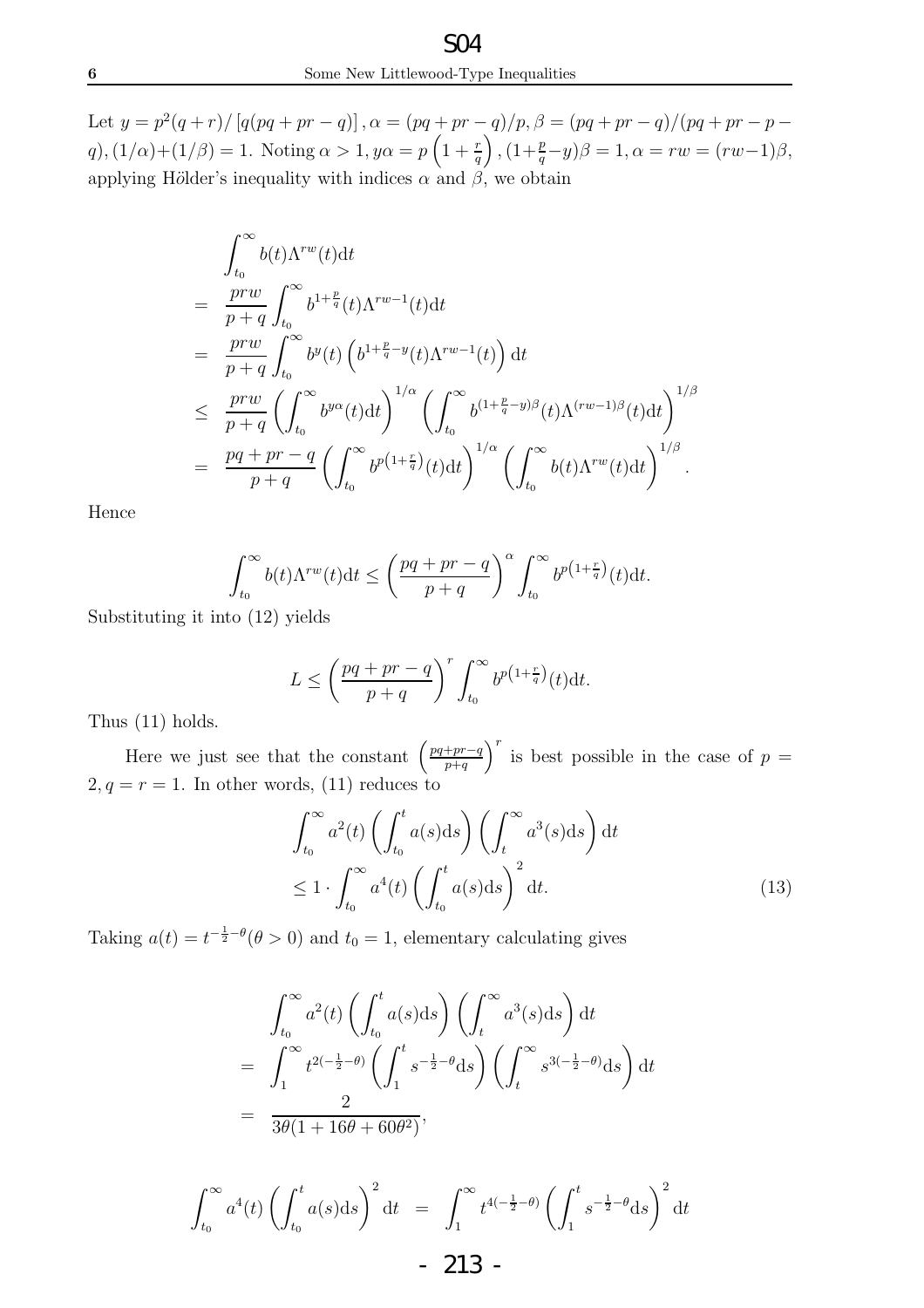$$
= \frac{2}{3\theta + 42\theta^2 + 120\theta^3}.
$$

Since  $\lim_{\theta \to 0^+}$ 2  $\frac{2}{3\theta(1+16\theta+60\theta^2)}\Big/\frac{2}{3\theta+42\theta^2}$  $\frac{2}{3\theta+42\theta^2+120\theta^3} = \lim_{\theta\to 0^+}$  $\frac{1+4\theta}{1+6\theta} = 1$ , the constant 1 in (13) is best possible.

(ii) The case  $p = 1$ . Its proof is similar to that of (i) by applying Hölder's inequality only once, hence we omit the details.  $\square$ 

**Remark 2.** (11) degenerates into (8) when  $r = q$ . Therefore we generalize (8) to  $(11)$  by introducing a new parameter r. Furthermore, we prove that the constant  $\int pq+pr-q$  $p+q$  $\int_{r}^{r}$  in (11) is best possible.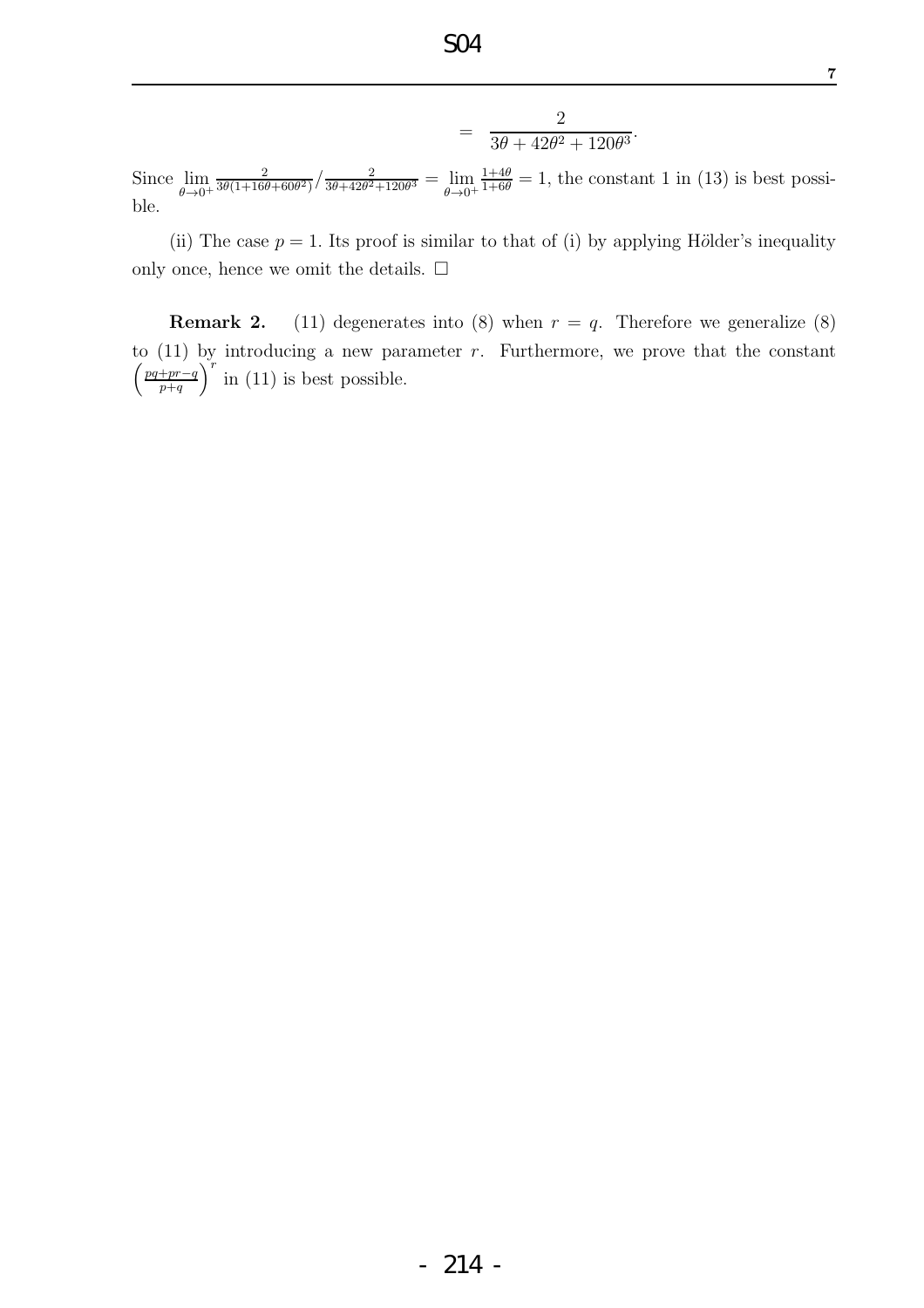### §4. Series Case

In this section, by introducing the proper parameters, applying Jensen's inequality and Hölder's inequality, we present an improved inequality of  $(6)$  and a more general one. Also, some new inequalities are obtained under the conditions of monotonically nonincreasing sequence.

**Theorem 2.** Let  $p, q > 1, r > (q - 1)/(p - 1), \alpha = p + q - 1, \beta = 1 + r, \delta =$  $(q-1)/(p+q-2)$ *. For any non-negative sequence*  $\{a_n\}$ *, we have for any*  $n \geq 1$ *,* 

$$
\sum_{n=1}^{N} a_n^p \sum_{i=1}^n a_i^q A_i^r \le \left(\frac{pr-r}{pr-r-q+1}\right)^{\delta} \sum_{n=1}^{N} a_n^{\alpha} A_n^{\beta}.
$$
 (14)

**Proof.** Set  $x = (p-1)/(p+q-2), y = r(p+q-2)/(q-1), z = -2 + p + q, \lambda =$  $(pr - q - r + 1)/(q - 1)$ . It is obvious that  $0 < \delta < 1, \alpha x + \delta = p, \beta x - \lambda \delta = 1, z\delta + 1 =$  $q, y\delta = r, x + \delta = 1, 1 + z = \alpha, y - \lambda = \beta$ . Using Jensen's inequality gives

$$
\sum_{n=1}^{N} a_n^p \sum_{i=1}^n a_i^q A_i^r = \sum_{n=1}^{N} \left( a_n^{\alpha} A_n^{\beta} \right)^x \left( \frac{a_n}{A_n^{\lambda}} \right)^{\delta} \sum_{i=1}^n \frac{a_i}{A_n} \left( a_i^z A_i^y \right)^{\delta}
$$
  

$$
\leq \sum_{n=1}^{N} \left( a_n^{\alpha} A_n^{\beta} \right)^x \left( \frac{a_n}{A_n^{\lambda}} \right)^{\delta} \sum_{i=1}^{n} \left( \frac{a_i^{1+z} A_i^y}{A_n} \right)^{\delta}
$$
  

$$
= \sum_{n=1}^{N} \left( a_n^{\alpha} A_n^{\beta} \right)^x \sum_{i=1}^{n} \left( \frac{a_n a_i^{1+z} A_i^y}{A_n^{1+\lambda}} \right)^{\delta}.
$$

Applying Hölder's inequality gives

$$
\sum_{n=1}^{N} \left( a_n^{\alpha} A_n^{\beta} \right)^x \sum_{i=1}^{n} \left( \frac{a_n a_i^{1+z} A_i^y}{A_n^{1+\lambda}} \right)^{\delta}
$$
\n
$$
\leq \left( \sum_{n=1}^{N} a_n^{\alpha} A_n^{\beta} \right)^x \left( \sum_{n=1}^{N} \frac{a_n}{A_n^{1+\lambda}} \sum_{i=1}^{n} a_i^{1+z} A_i^y \right)^{\delta} . \tag{15}
$$

On the other hand, interchanging the order of summation, by Lemma 3, we get

$$
\sum_{n=1}^{N} \frac{a_n}{A_n^{1+\lambda}} \sum_{i=1}^{n} a_i^{1+z} A_i^y = \sum_{n=1}^{N} a_n^{1+z} A_n^y \sum_{m=n}^{N} \frac{a_m}{A_m^{1+\lambda}}
$$
  

$$
\leq \left(1 + \frac{1}{\lambda}\right) \sum_{n=1}^{N} a_n^{1+z} A_n^{y-\lambda}
$$
  

$$
= \frac{pr - r}{pr - r - q + 1} \sum_{n=1}^{N} a_n^{\alpha} A_n^{\beta}.
$$

Hence

- 215 -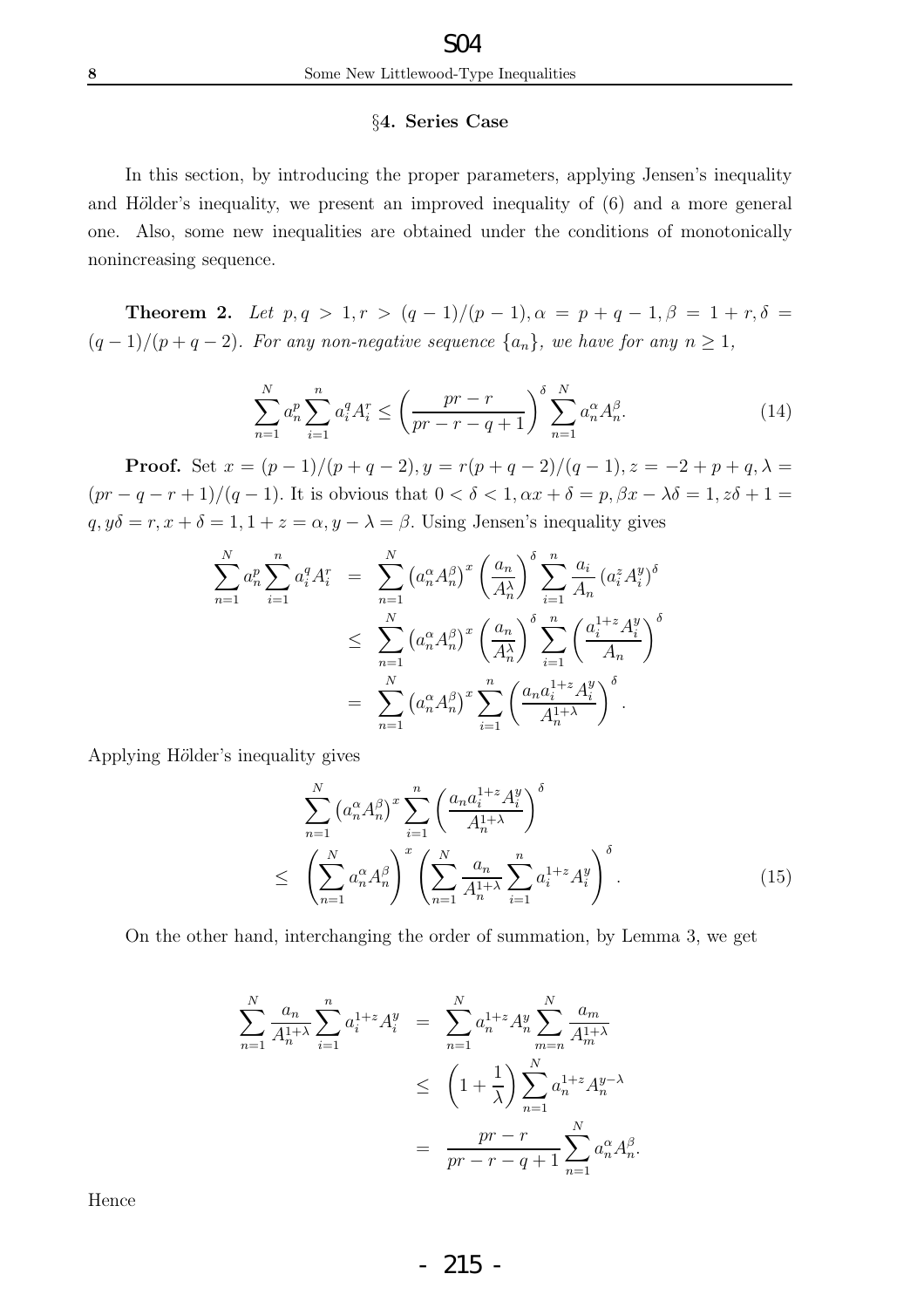$$
\sum_{n=1}^{N} a_n^p \sum_{i=1}^{n} a_i^q A_i^r \le \left(\frac{pr - r}{pr - r - q + 1}\right)^{\delta} \sum_{n=1}^{N} a_n^{\alpha} A_n^{\beta}
$$

The proof is complete.  $\Box$ 

**Remark 3.** (i) In particular, setting  $p = 3$ ,  $q = 2$  and  $r = 1$  in Theorem 2 gives

$$
\sum_{n=1}^{N} a_n^3 \sum_{i=1}^{n} a_i^2 A_i \le \sqrt[3]{2} \sum_{n=1}^{N} a_n^4 A_n^2,
$$

which is  $(7)$ .

(ii) (14) and (6) have the same constant  $2^{(q-1)/(p+q-2)}$  when  $(pr-r)/(pr-r-q+1) = 2$ . In fact, we get  $r = 2(q-1)/(p-1)$  from  $(pr-r)/(pr-r-q+1) = 2$ , then the constant of (14) is  $\left(\frac{pr-r}{pr-r-q+1}\right)^{\delta} = 2^{(q-1)/(p+q-2)}$ . At the same time, the constant of (6) is  $2^{(q+r-1)/(p+q+r)} = 2^{(q-1)/(p+q-2)}.$ 

(iii) If  $p = 3, q = 2, r = 3/2$ , then the constant of (14) is  $\left(\frac{pr-r}{pr-r-q+1}\right)^{\delta} = \sqrt[3]{3/2}$ 1.1447..., the constant of (6) is  $2^{(q+r-1)/(p+q+r)} = 2^{5/13} = 1.3055... > \sqrt[3]{3/2}$ . Hence, to some extent, (14) is an improvement of (6).

**Theorem 3.** Let  $p, q > 1, r > (q - 1)/(p - 1), \alpha = p + q - 1, \beta = 1 + r, \delta =$  $(q-1)/(p+q-2)$ *. For any non-negative sequence*  $\{a_n\}$  *with*  $a_1 \ge a_2 \ge a_3 \ge \cdots$ , we *have for any*  $n \geq 1$ *,* 

$$
\sum_{n=1}^{N} a_n^p \sum_{i=1}^n a_i^q A_i^r \le \left(\sum_{n=1}^{N} a_n^{\alpha} A_n^{\beta}\right)^{1-\delta} \left[\sum_{n=1}^{N} \left(\frac{1}{n} + \frac{q-1}{pr-q-r+1}\right) a_n^{\alpha} A_n^{\beta}\right]^{\delta}.
$$
 (16)

**Proof.** Set  $x = (p-1)/(p+q-2), y = r(p+q-2)/(q-1), z = p+q-2, \lambda =$  $(pr-q-r1)/(q-1)$ . It is obvious that  $\alpha x+\delta=p, \beta x-\lambda\delta=1, z\delta+1=q, y\delta=r, x+\delta=1$  $1, 1 + z = \alpha, y - \lambda = \beta$ . Using Jensen's inequality gives

$$
\sum_{n=1}^{N} a_n^p \sum_{i=1}^n a_i^q A_i^r = \sum_{n=1}^{N} (a_n^{\alpha} A_n^{\beta})^x \left(\frac{a_n}{A_n^{\lambda}}\right)^{\delta} \sum_{i=1}^n \frac{a_i}{A_n} (a_i^z A_i^y)^{\delta}
$$
  

$$
\leq \sum_{n=1}^{N} (a_n^{\alpha} A_n^{\beta})^x \left(\frac{a_n}{A_n^{\lambda}}\right)^{\delta} \sum_{i=1}^{N} \left(\frac{a_i^{1+z} A_i^y}{A_n}\right)^{\delta}
$$
  

$$
= \sum_{n=1}^{N} (a_n^{\alpha} A_n^{\beta})^x \sum_{i=1}^{N} \left(\frac{a_n a_i^{1+z} A_i^y}{A_n^{1+\lambda}}\right)^{\delta}.
$$

In view of  $x + \delta = 1, 0 < \delta < 1$ , applying Hölder's inequality gives

$$
\sum_{n=1}^{N} \left( a_n^{\alpha} A_n^{\beta} \right)^x \sum_{i=1}^{n} \left( \frac{a_n a_i^{1+z} A_i^y}{A_n^{1+\lambda}} \right)^{\delta}
$$

.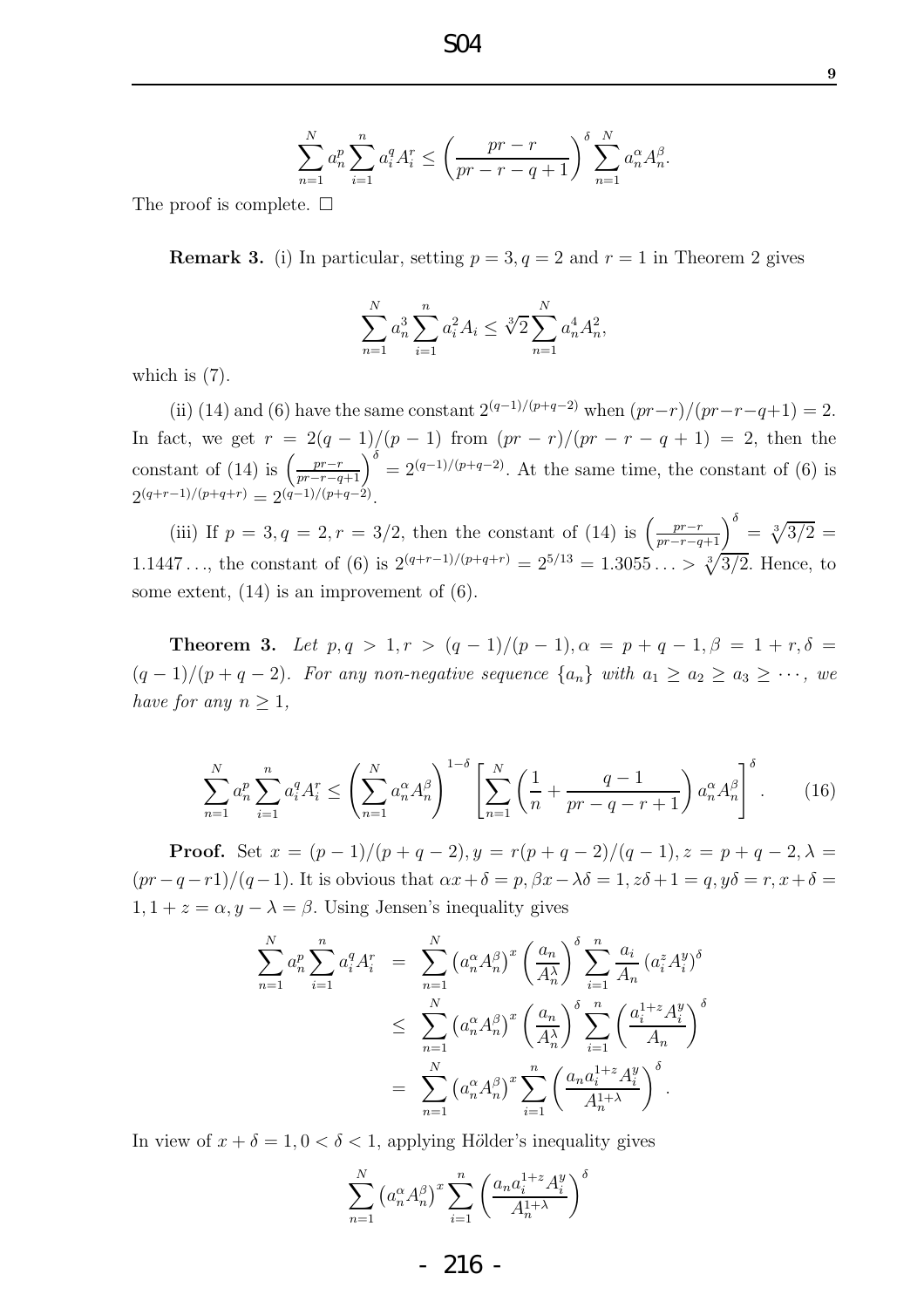$$
\leq \left(\sum_{n=1}^N a_n^{\alpha} A_n^{\beta}\right)^x \left(\sum_{n=1}^N \frac{a_n}{A_n^{1+\lambda}} \sum_{i=1}^n a_i^{1+z} A_i^y\right)^{\delta}.
$$
 (17)

On the other hand, interchanging the order of summation and by Lemma 4, we get

$$
\sum_{n=1}^{N} \frac{a_n}{A_n^{1+\lambda}} \sum_{i=1}^{n} a_i^{1+z} A_i^y = \sum_{n=1}^{N} a_n^{1+z} A_n^y \sum_{m=n}^{N} \frac{a_m}{A_m^{1+\lambda}}
$$
  

$$
= \sum_{n=1}^{N} a_n^{1+z} A_n^y \sum_{m=n}^{N} \frac{a_m}{A_m^{1+\lambda}}
$$
  

$$
\leq \left(\frac{1}{n} + \frac{1}{\lambda}\right) \sum_{n=1}^{N} a_n^{1+z} A_n^{y-\lambda}
$$
  

$$
= \left(\frac{1}{n} + \frac{q-1}{pr-q-r+1}\right) \sum_{n=1}^{N} a_n^{\alpha} A_n^{\beta}.
$$

Hence

$$
\sum_{n=1}^N a_n^p \sum_{i=1}^n a_i^q A_i^r \le \left(\sum_{n=1}^N a_n^{\alpha} A_n^{\beta}\right)^{1-\delta} \left[\sum_{n=1}^N \left(\frac{1}{n} + \frac{q-1}{pr-q-r+1}\right) a_n^{\alpha} A_n^{\beta}\right]^{\delta},
$$

which concludes the proof.  $\square$ 

**Remark 4.** (i) Since  $\frac{1}{n} \leq 1$ , we get Theorem 2 from Theorem 3 without the monotonicity of  $\{a_n\}$ .

(ii) In particular, setting  $p = 3, q = 2$  and  $r = 1$  in Theorem 3 gives

$$
\sum_{n=1}^{N} a_n^3 \sum_{i=1}^{n} a_i^2 A_i \le \left(\sum_{n=1}^{N} a_n^4 A_n^2\right)^{2/3} \left[\sum_{n=1}^{N} \left(\frac{1}{n} + 1\right) a_n^4 A_n^2\right]^{1/3}.
$$
 (18)

Next we extend Theorem 2 as follows.

**Theorem 4.** Let  $0 \le r \le 1, q > 1-r, p > q/(q+r-1), \alpha = p(q+r)/q, \beta = q+r, \delta =$  $(pq + pr - p - q)/(pq + pr - q)$ . For any non-negative sequence  $\{a_n\}$ , we have for any  $n \geq 1$ ,

$$
\sum_{n=1}^{N} a_n^p A_n^q \left( \sum_{m=n}^{N} a_m^{1+\frac{p}{q}} \right)^r \le \left[ \frac{p(q+r-1)}{q} \right]^{\delta r} \sum_{n=1}^{N} \left( a_n^p A_n^q \right)^{1+\frac{r}{q}}.
$$
 (19)

**Proof.** Set  $x = p/(pq + pr - q)$ ,  $y = (q + r - 1)(pq + pr - q)/(pq + pr - p - q)$ ,  $z =$  $(pq+pr-q)/q$ ,  $\lambda = q/(pq+pr-p-q)$ . It is obvious that  $\alpha x + \delta = 1 + \frac{p}{q}$ ,  $\beta x - \lambda \delta =$  $1, z\delta+1=p(q+r-1)/q, y\delta=r, x+\delta=1, 1+z=\alpha, y-\lambda=\beta$ . Using Jensen's inequality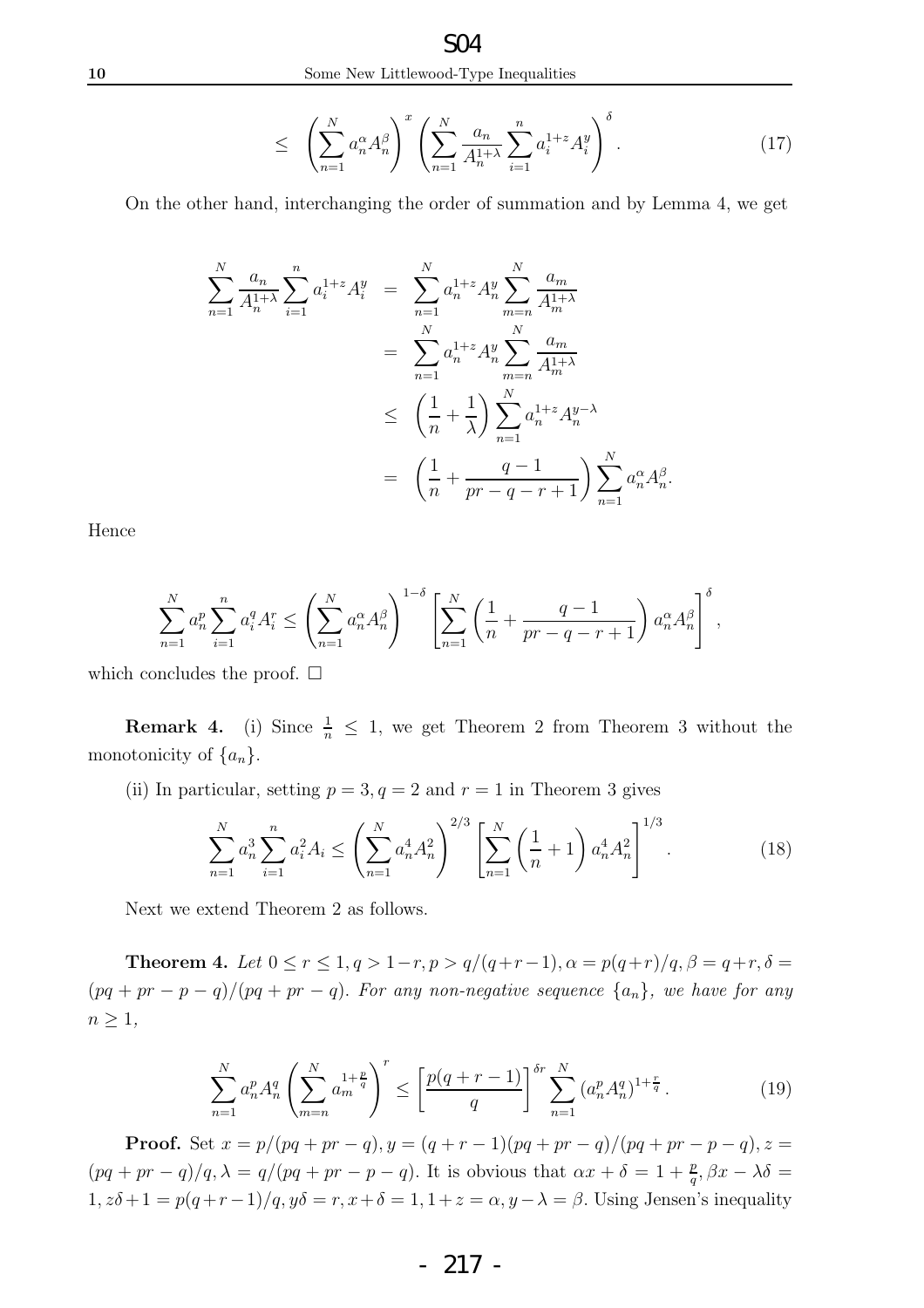and interchanging the order of summation, we have

$$
\frac{\sum_{n=1}^{N} a_n^p A_n^q \left(\sum_{m=n}^{N} \frac{1+\frac{p}{q}}{a_m}\right)^r}{\sum_{i=1}^{N} (a_i^p A_i^q)^{1+\frac{r}{q}}} = \sum_{n=1}^{N} \frac{(a_n^p A_n^q)^{1+\frac{r}{q}}}{\sum_{i=1}^{N} (a_i^p A_i^q)^{1+\frac{r}{q}}} \left(\frac{\sum_{m=n}^{N} \frac{1+\frac{p}{q}}{a_m^q}}{a_n^q A_n}\right)^r
$$
  

$$
\leq \left(\sum_{n=1}^{N} \frac{(a_n^p A_n^q)^{1+\frac{r}{q}}}{\sum_{i=1}^{N} (a_i^p A_i^q)^{1+\frac{r}{q}}} \cdot \frac{\sum_{m=n}^{N} \frac{1+\frac{p}{q}}{a_m^q A_n}}{a_n^q A_n}\right)^r
$$
  

$$
= \left(\frac{\sum_{n=1}^{N} \frac{1+\frac{p}{q}}{a_n^q \sum_{m=1}^{N} (a_n^p A_i^q)^{1+\frac{r}{q}}}}{\sum_{i=1}^{N} (a_i^p A_i^q)^{1+\frac{r}{q}}} \right)^r.
$$

Applying Theorem 2 gives

$$
\sum_{n=1}^{N} a_n^{1+\frac{p}{q}} \sum_{m=1}^{n} \left( a_m^{\frac{p}{q}} A_m \right)^{q+r-1}
$$
\n
$$
\leq \left[ \frac{p(q+r-1)}{q} \right]^{\delta} \sum_{i=1}^{N} \left( a_i^p A_i^q \right)^{1+\frac{r}{q}}.
$$
\n(20)

Thus (19) is valid.  $\square$ 

**Remark 5.** For  $p = 2, q = r = 1$  in (19), we also get (7).

**Theorem 5.** Let  $0 \le r \le 1, q > 1 - r, p > q/(q + r - 1), \alpha = p(q + r)/q, \beta =$  $q + r, \delta = (pq + pr - p - q)/(pq + pr - q)$ . For any non-negative sequence  $\{a_n\}$  with  $a_1 \ge a_2 \ge a_3 \ge \cdots$ , we have for any  $n \ge 1$ ,

$$
\sum_{n=1}^{N} a_n^p A_n^q \left( \sum_{m=n}^{N} a_m^{1+\frac{p}{q}} \right)^r \le \left[ \sum_{n=1}^{N} (a_n^p A_n^q)^{1+\frac{r}{q}} \right]^{1-\delta r} \times \left[ \sum_{n=1}^{N} \left( \frac{1}{n} + \frac{pq + pr - p - q}{q} \right) (a_n^p A_n^q)^{1+\frac{r}{q}} \right]^{\delta r} . \tag{21}
$$

**Proof.** Set  $x = p/(pq + pr - q)$ ,  $y = (q + r - 1)(pq + pr - q)/(pq + pr - p - q)$ ,  $z =$  $(pq + pr - q)/q$ ,  $\lambda = q/(pq + pr - p - q)$ . It is obvious that  $\alpha x + \delta = 1 + p/q$ ,  $\beta x - \lambda \delta =$  $1, z\delta +1 = p(q+r-1)/q, y\delta = r, x+\delta = 1, 1+z = \alpha, y-\lambda = \beta$ . Using Jensen's inequality and interchanging the order of summation, we have

$$
\frac{\sum_{n=1}^{N} a_n^p A_n^q \left(\sum_{m=n}^{N} a_m^{1+\frac{p}{q}}\right)^r}{\sum_{i=1}^{N} (a_i^p A_i^q)^{1+\frac{r}{q}}} = \sum_{n=1}^{N} \frac{(a_n^p A_n^q)^{1+\frac{r}{q}}}{\sum_{i=1}^{N} (a_i^p A_i^q)^{1+\frac{r}{q}}} \left(\frac{\sum_{m=n}^{N} a_m^{1+\frac{p}{q}}}{a_n^q A_n}\right)^r
$$
  

$$
\leq \left(\sum_{n=1}^{N} \frac{(a_n^p A_n^q)^{1+\frac{r}{q}}}{\sum_{i=1}^{N} (a_i^p A_i^q)^{1+\frac{r}{q}}} \cdot \frac{\sum_{m=n}^{N} a_m^{1+\frac{p}{q}}}{a_n^q A_n}\right)^r
$$
  

$$
= \left(\frac{\sum_{n=1}^{N} a_n^{1+\frac{p}{q}} \sum_{m=1}^{n} (a_m^p A_m^q)^{q+r-1}}{\sum_{i=1}^{N} (a_i^p A_i^q)^{1+\frac{r}{q}}}\right)^r.
$$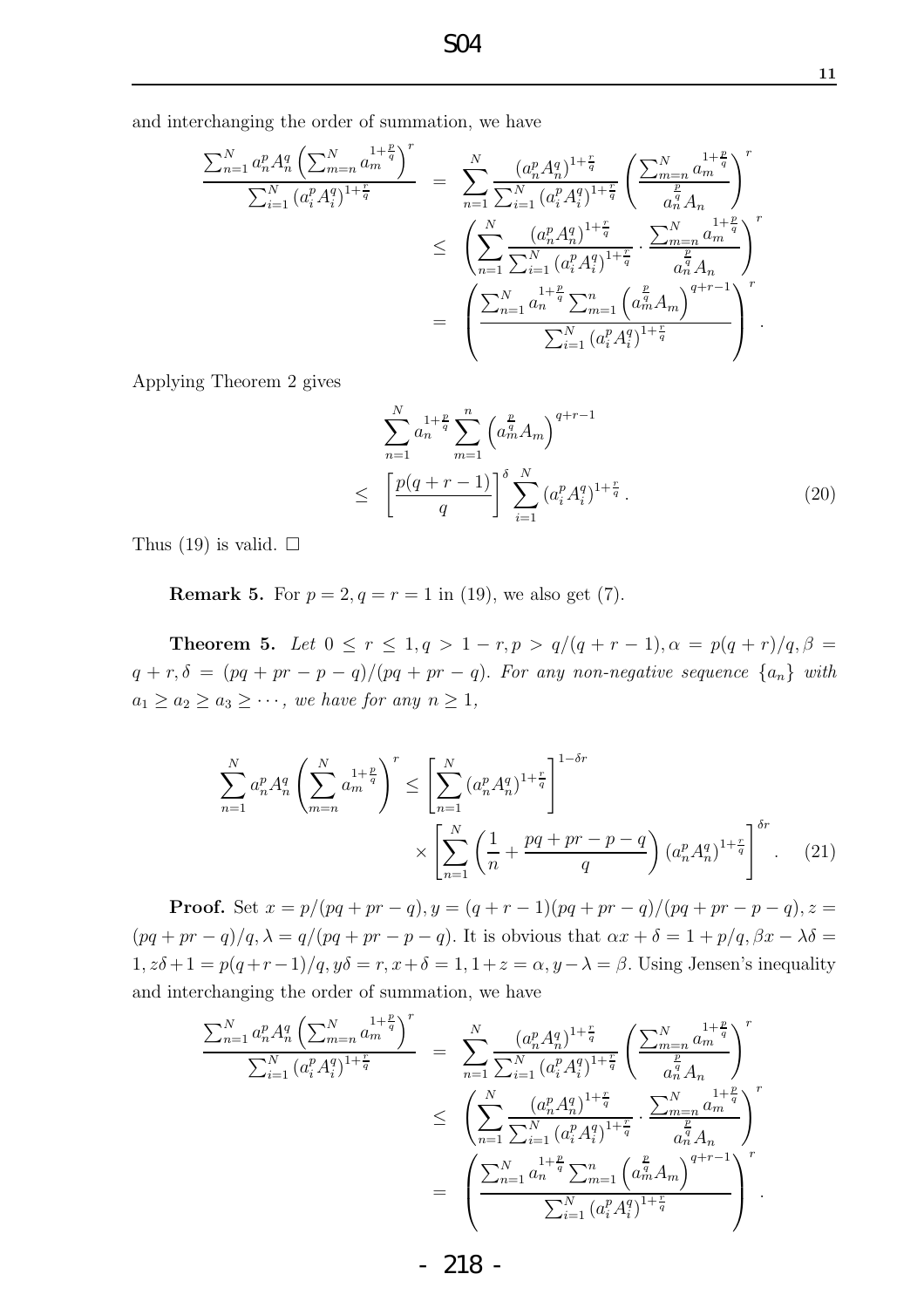Applying Theorem 3 gives

$$
\sum_{n=1}^{N} a_n^{1+\frac{p}{q}} \sum_{m=1}^{n} \left( a_m^{\frac{p}{q}} A_m \right)^{q+r-1}
$$
\n
$$
\leq \left[ \sum_{i=1}^{N} \left( a_i^p A_i^q \right)^{1+\frac{r}{q}} \right]^{1-\delta} \left[ \sum_{i=1}^{N} \left( \frac{1}{i} + \frac{pq+pr-p-q}{q} \right) \left( a_i^p A_i^q \right)^{1+\frac{r}{q}} \right]^{\delta}.
$$
\n(22)

Then  $(21)$  holds.  $\square$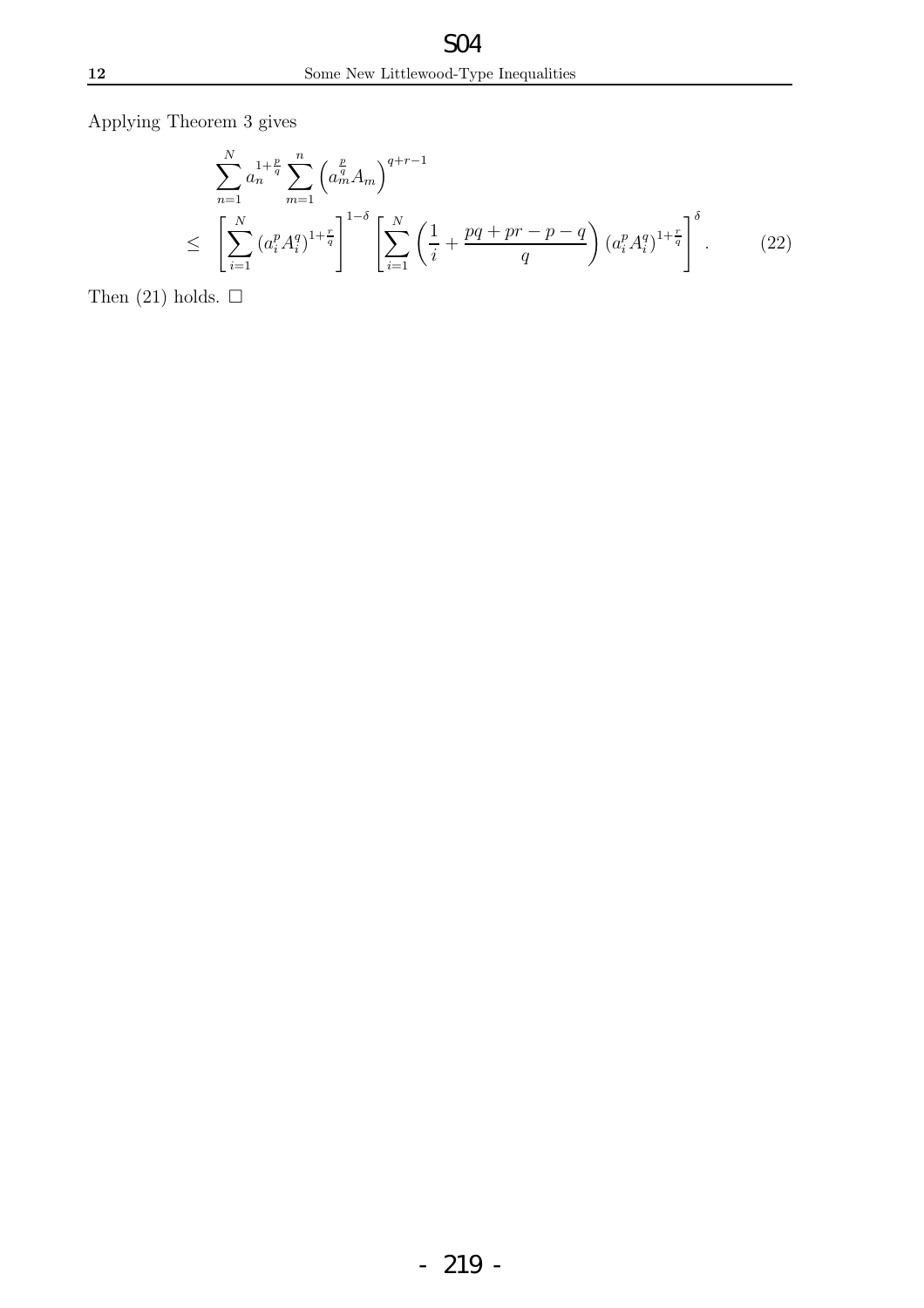#### §5. Analogues of Littlewood's Inequalities

In this section, we give some analogues of Littlewood's inequalities.

**Theorem 6.** Let  $p, q \ge 1, r > 0, r(p-1) \le 2(q-1), \alpha = [(p-1)(q+r)+p^2+r]$  $1]/(p+1), \beta = (2q+2r+p-1)/(p+1), \delta = (q+r-1)/(p+q+r).$  *For any non-negative sequence*  $\{a_n\}_{n\in\mathbb{N}}$  and  $a_0 = A_0 > 0, a_1 > 0, A_n = \sum_{k=1}^n a_k$ *, we have for any*  $n \ge 1$ *,* 

$$
\sum_{n=1}^{N} a_n^p \frac{A_{n-1}}{A_n} \sum_{i=1}^n a_i^q A_{i-1}^r \le \sum_{n=1}^{N} a_n^{\alpha} A_{n-1}^{\beta}.
$$
 (23)

**Proof.** Set  $x = (p+1)/(p+q+r)$ ,  $y = (p+q+r)r/(q+r-1)$ ,  $z = (q-1)(p+q+r)/(q+r)$ r−1). It is obvious that  $\alpha x + \delta = p$ ,  $\beta x - \delta = 1$ ,  $z\delta + 1 = q$ ,  $y\delta = r$ ,  $x + \delta = 1$ ,  $z - \alpha = \beta - y$ . Using Jensen's inequality gives

$$
\sum_{n=1}^{N} a_n^p \frac{A_{n-1}}{A_n} \sum_{i=1}^n a_i^q A_{i-1}^r = \sum_{n=1}^{N} \left( a_n^{\alpha} A_{n-1}^{\beta} \right)^x \left( \frac{a_n}{A_{n-1}} \right)^{\delta} \sum_{i=1}^n \frac{a_i}{A_n} \left( a_i^z A_{i-1}^y \right)^{\delta}
$$
  

$$
\leq \sum_{n=1}^{N} \left( a_n^{\alpha} A_{n-1}^{\beta} \right)^x \left( \frac{a_n}{A_{n-1}} \right)^{\delta} \left( \sum_{i=1}^n \frac{a_i^{1+z} A_{i-1}^y}{A_n} \right)^{\delta}
$$
  

$$
= \sum_{n=1}^{N} \left( a_n^{\alpha} A_{n-1}^{\beta} \right)^x \sum_{i=1}^n \left( \frac{a_n a_i^{1+z} A_{i-1}^y}{A_{n-1} A_n} \right)^{\delta}.
$$

In view of  $x + \delta = 1, 0 < \delta < 1$ , applying Hölder's inequality gives

$$
\sum_{n=1}^{N} \left( a_n^{\alpha} A_{n-1}^{\beta} \right)^x \sum_{i=1}^{n} \left( \frac{a_n a_i^{1+z} A_{i-1}^y}{A_{n-1} A_n} \right)^{\delta}
$$
\n
$$
\leq \left( \sum_{n=1}^{N} a_n^{\alpha} A_{n-1}^{\beta} \right)^x \left( \sum_{n=1}^{N} \frac{a_n}{A_{n-1} A_n} \sum_{i=1}^{n} a_i^{1+z} A_{i-1}^y \right)^{\delta}.
$$

On the other hand, interchanging the order of summation, we get

$$
\sum_{n=1}^{N} \frac{a_n}{A_{n-1}A_n} \sum_{i=1}^{n} a_i^{1+z} A_{i-1}^y = \sum_{n=1}^{N} a_n^{1+z} A_{n-1}^y \sum_{m=n}^{N} \frac{a_m}{A_{m-1}A_m}
$$
  

$$
= \sum_{n=1}^{N} a_n^{1+z} A_{n-1}^y \sum_{m=n}^{N} \frac{A_m - A_{m-1}}{A_{m-1}A_m}
$$
  

$$
\leq \sum_{n=1}^{N} a_n^{1+z} A_{n-1}^{y-1}.
$$

Since  $1 + z - \alpha = \beta - y + 1 \ge 0$  from  $r(p-1) \le 2(q-1)$ , it follows that

$$
\sum_{n=1}^{N} a_n^{1+z} A_{n-1}^{y-1} \le \sum_{n=1}^{N} a_n^{\alpha} A_{n-1}^{\beta}.
$$

The proof is complete.  $\Box$ 

- 220 -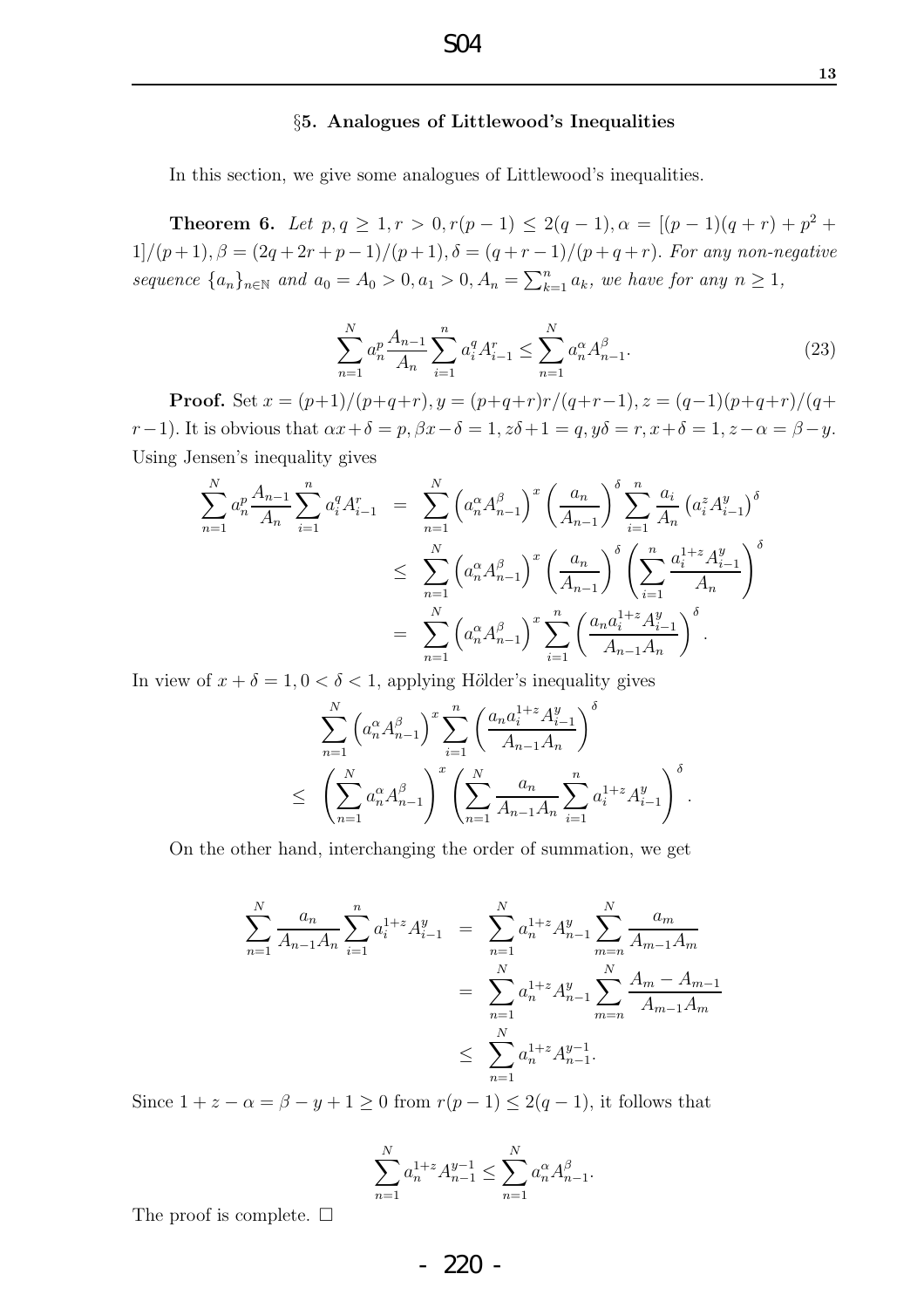### §6. Further Discussions

In this paper, we've extended or improved some discrete inequalities formulated by Littlewood. The integral case with best possible constant and related inequalities are presented. The methods include Hölder's inequality, integration by parts and Jensen's inequality, and the skills are very strong.

In this section, we list some problems for further research.

(I) Numerical calculations indicate that the constant factor  $\left(\frac{pr-r}{pr-r-q+1}\right)^{\delta}$  in Theorem 2 is not best possible (see [2]). Is it possible to replace the constant with a smaller one? Maybe we can try to modify Lemmas  $3$  and  $4$  to get a more accurate estimate. Noting inequality (5), Theorem 3, and combining with mathematical software, a monotonically decreasing sequence  ${a_n}$  will reflect the best of the constant factor. As to what form of  ${a_n}$  taken, the constant factor is the best possible? we will focus on it in the future.

(II) We can discuss the reverse inequalities, high dimensional inequalities and others. Hölder's inequality and Jensen's inequality remain fundamental tools.

(III) We have not discussed the improvements of inequality (1) in this article. Gao [14] has done some work on it. We expect to get some beautiful and simple inequalities by improving it or doing some related work.

(IV) We can discuss Littlewood-type inequalities on time scales. The theory of time scales was introduced by Hilger [15] in 1988 in order to unify continuous and discrete analysis (see also [16]). The study of dynamic inequalities on time scales has received a lot of attention in the literature.

(V) Littlewood's inequality has applications on the general theory of orthogonal series. We will seek more applications of the Littlewood-type inequalities.